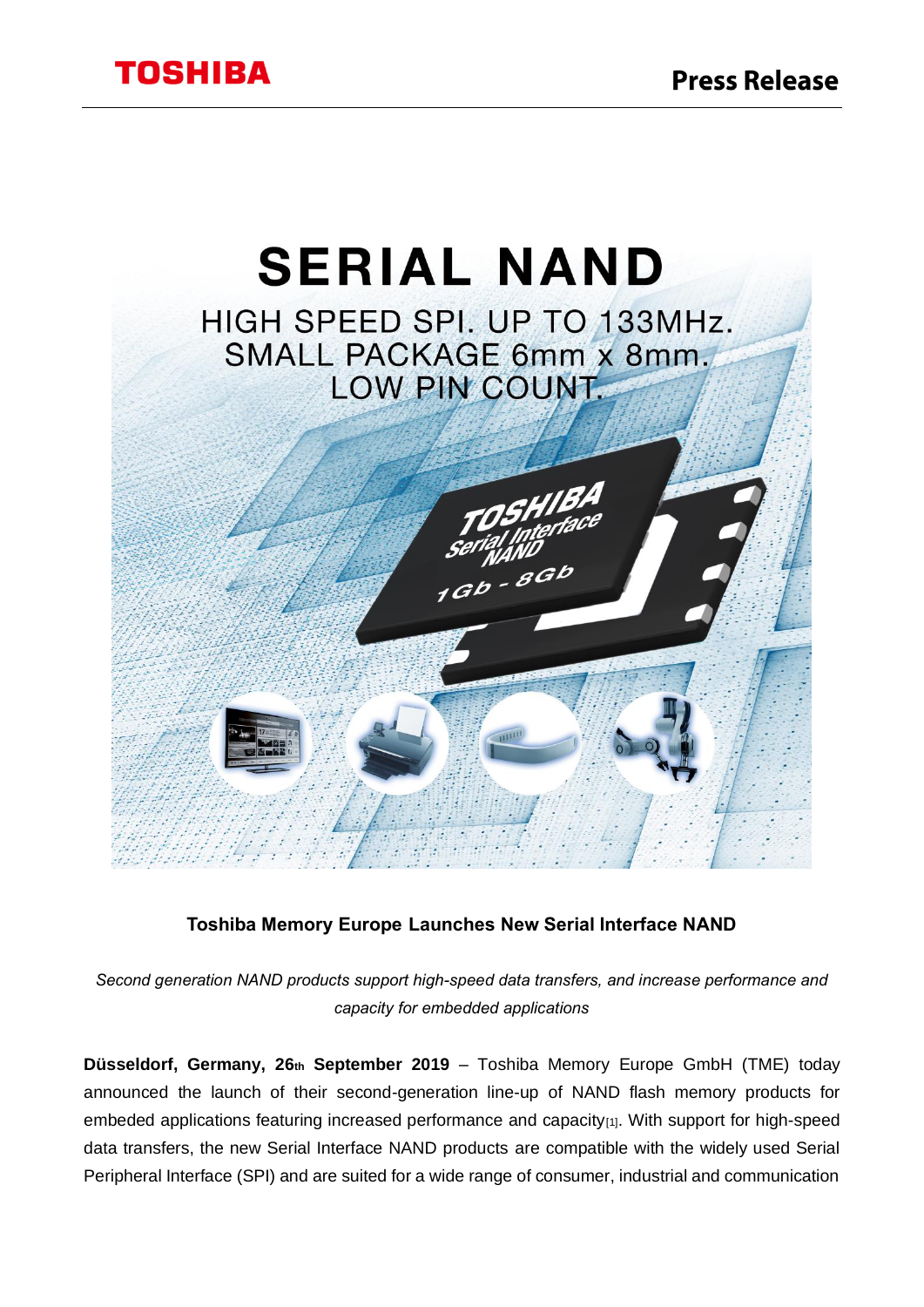applications. Sample shipments start today with mass production scheduled to begin from October onwards.

With the devices getting smaller in IoT and communication applications, demand for large capacity flash memory in small packages that can handle high-speed data transfers with low pin count is increasing. Due to its compatibility with the widely used SPI, the Serial Interface NAND products can be utilized as SLC NAND flash memory products with a low pin count, small package and large capacity.

In order to support high-speed data transfers, the new second-generation Serial Interface NAND products offer improved performance compared to existing first-generation products<sub>[1]</sub>, including 133 megahertz (MHz) operating frequency and program  $x4$  mode. Furthermore, an 8 gigabit $|z|$  (1 gigabyte[2]) device has been added to the line-up to respond to demands for larger memory capacity. The entire line-up is offered in an 8-pin WSON[3] package of 6 x 8 mm dimension.

## **Key Features**

- **1 – 8 gigabit (Gb)** capacities
- **2kB (1/2 Gb) and 4kB (4/8 Gb) page size** for more efficient operating system reads and writes
- **x4 Program and Read modes** for high-speed programming and access
- **ECC and Data Protection** detect bit flips and provide protection of defined blocks
- **Parameter Page Function** for detailed information on device

"With the growing complexity and size of embedded applications, this new line-up of high-speed Serial NAND Flash provides designers with the performance and flexibility they are looking for," said Axel Stoermann, Vice President, Toshiba Memory Europe GmbH. "By trusting Toshiba, the inventor of NAND flash and a leader in 3D flash memory technology, they will benefit from the innovations integrated into these devices along with their compact package while passing on the reliability of our technology to their customers."

Sample shipments start today with mass shipments scheduled to begin in October 2019.

### **Notes:**

[1] Compared to Toshiba Memory Corporation's existing first-generation Serial Interface NAND products. Toshiba Memory survey.

[2] Product capacity is identified based on the capacity of memory chip(s) within the product, not the amount of memory capacity available for data storage by the end user. Consumer-usable capacity will be less due to overhead data areas, formatting, bad blocks, and other constraints, and may also vary based on the host device and application. For details, please refer to applicable product specifications.